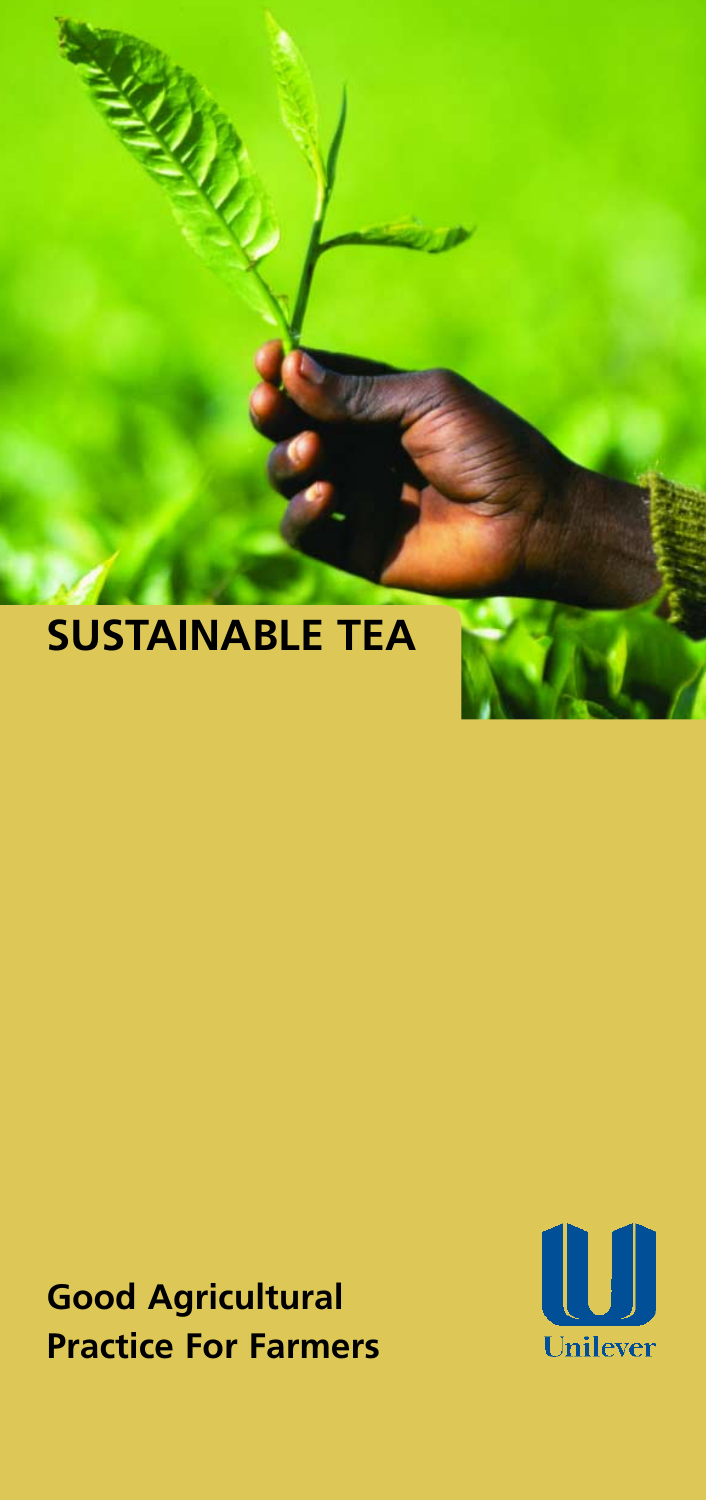## **Contents**



- [1. Soil Fertility](#page-3-0)
- 2. Soil Loss
- [3. Nutrients](#page-5-0)
- [4. Pest Management](#page-6-0)
- [5. Biodiversity](#page-7-0)
- [6. Product Value](#page-7-0)
- [7. Energy](#page-8-0)
- [8. Water](#page-8-0)
- 9. Social and Human Capital
- 10. Local Economy

[Bibliography](#page-10-0)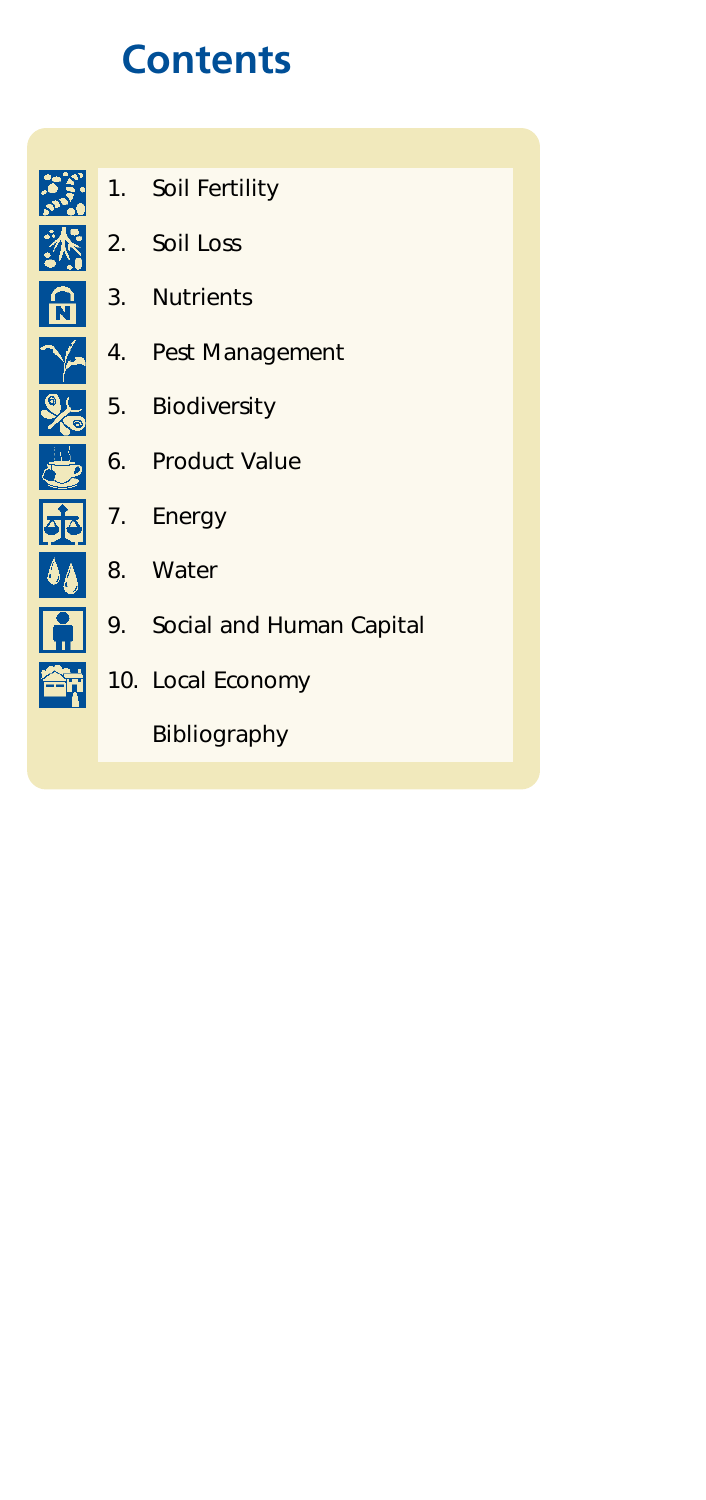## **Sustainable Tea**

### **Introduction**

Sustainable agriculture is productive, competitive and efficient, while at the same time protecting and improving the natural environment and conditions of local communities. This guide is produced under the Unilever Sustainable Agriculture Initiative to provide some guidance on the farming practices which will support sustainable tea production. The recommendations are set out under ten headings - the range of factors contributing to good practice in sustainable production:

- [Soil Fertility](#page-3-0)  Soil Loss
- 
- 
- Energy  **Water**
- Social/Human Capital Local Economy.
- 
- [Nutrients](#page-5-0)  Pest Management
- Biodiversity Product Value
	-
	-

If tea is cultivated in accordance with these guidelines it should yield well for many years and your land should remain productive. This should ensure that your farms can be passed on to the next generation and continue to provide food and income for your families.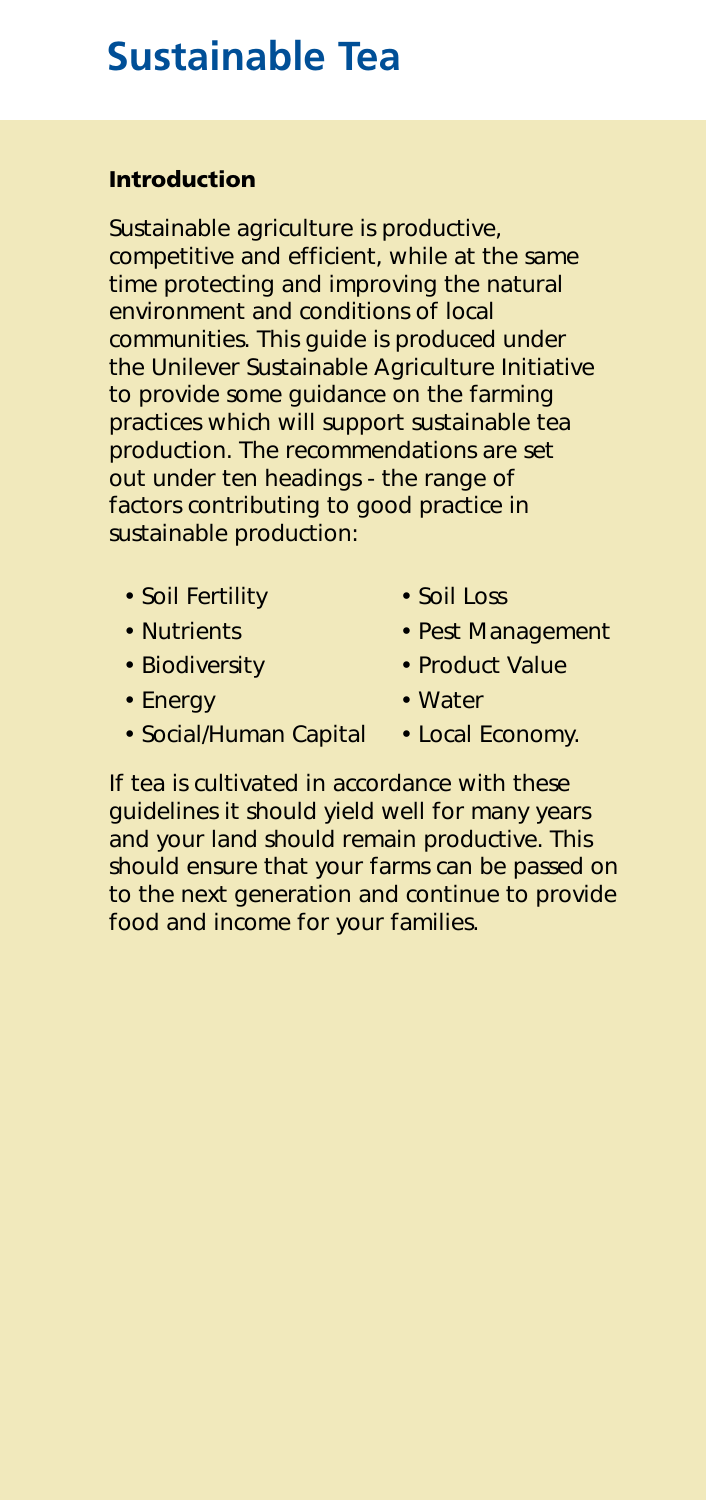# <span id="page-3-0"></span>**1. Soil Fertility**

**Soil organic matter** is important to provide nutrients and water to the crop.

• Retain tea prunings in the field. Do not take them away for fuel or any other use.



- Leave leaf fall and prunings from shade trees in the field.
- Keep the ground covered by a crop or a mulch, including prunings, whenever possible.
- Add manure and plant litter after pruning where organic matter is low.
- Consider growing Guatemala grass or legumes to rehabilitate soils for 2 years before planting tea.

**Soil compaction** can lead to water-logging and poor plant growth.

- Avoid using heavy machinery (tractors/ bulldozers) on the land, especially when it is wet.
- Maintain plant cover, such as short grass, on unpaved paths and tractor ways.

Tea requires the appropriate **soil acidity**  (pH between 4 and 5.5) for good growth.

- Only plant tea in soils with a pH in this range. Suitable soils may be indicated by good tea growth in adjacent fields or the presence of Bracken ferns, Button weed and Kikuyu grass.
- Where young plants show stunted growth, crinkled leaves or roots growing into a ball, the pH is likely to be unsuitable for tea. Ask the local advisory service for a recommendation on remedial treatment or plant an alternative crop.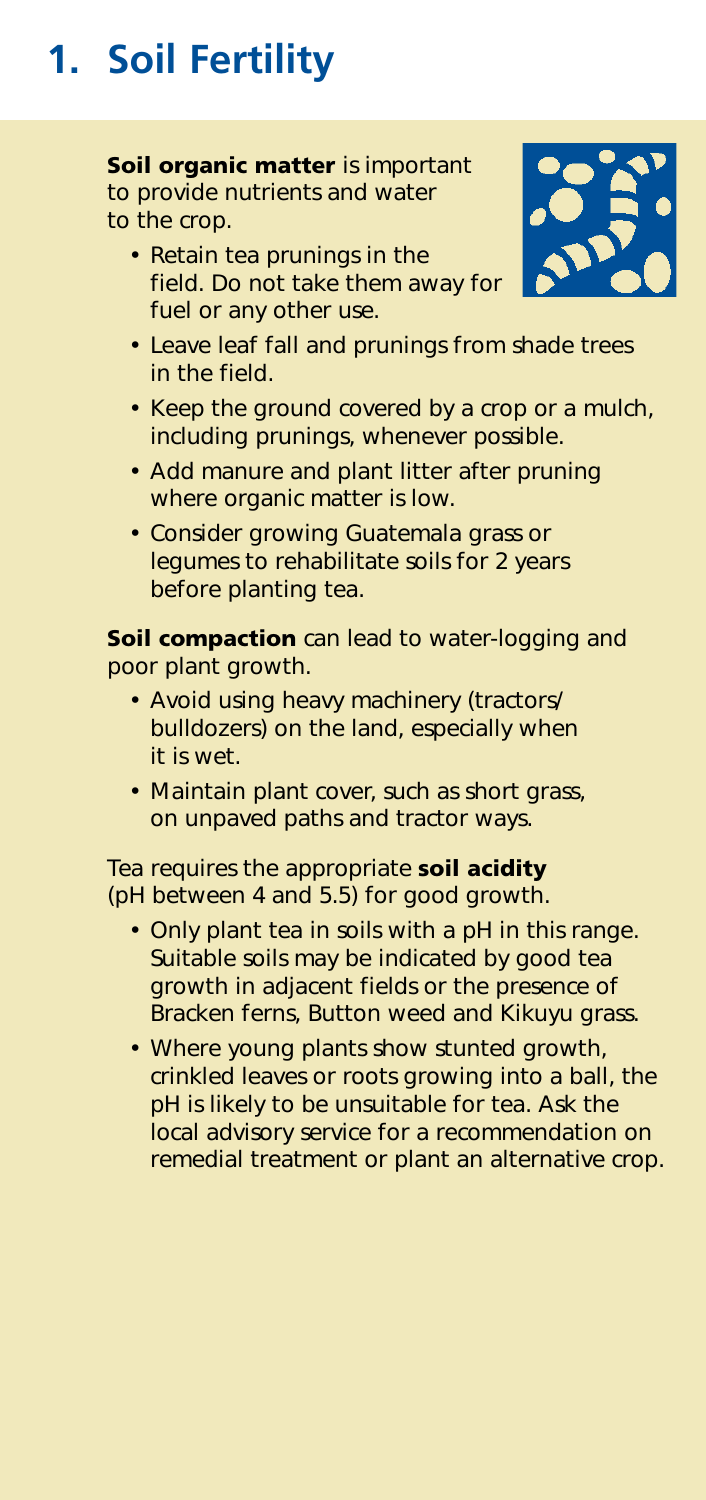# <span id="page-4-0"></span>**2. Soil Loss**

**Soil erosion** is one of the major reasons for decline in agricultural productivity. Tea land is particularly vulnerable to soil loss at the time of planting and after pruning.



- Plant a cover crop as soon as land is cleared. Suitable crops include beans, finger millet or maize, which can continue to grow between the tea bushes and then be slashed before flowering for fodder.
- Nursery soil should be taken from areas to be planted (not from forests) so that soil is returned to the field during planting.
- Plant along the contours if land slopes significantly. On steep land (slopes greater than 25 degrees) plant a single row of napier grass after every ten rows of tea. Napier grass can also be slashed for mulch or for fodder.
- Construct silt pits (short trenches in between tea rows) in newly planted areas to arrest run-off and encourage water retention. Maintain the pits until the crop covers the land.
- Construct drains to avoid rapid flows which cause erosion, using stones at vulnerable corners and planting grass along the sides to hold the soil. A drain across the slope will have lower flow velocity and result in less erosion than a drain directly down hill.
- Use tea prunings and other mulches, including litter from maize stocks, finger millet stocks, agro-forestry trees and prunings from other perennial crops, to cover all bare soils that could be liable to significant erosion.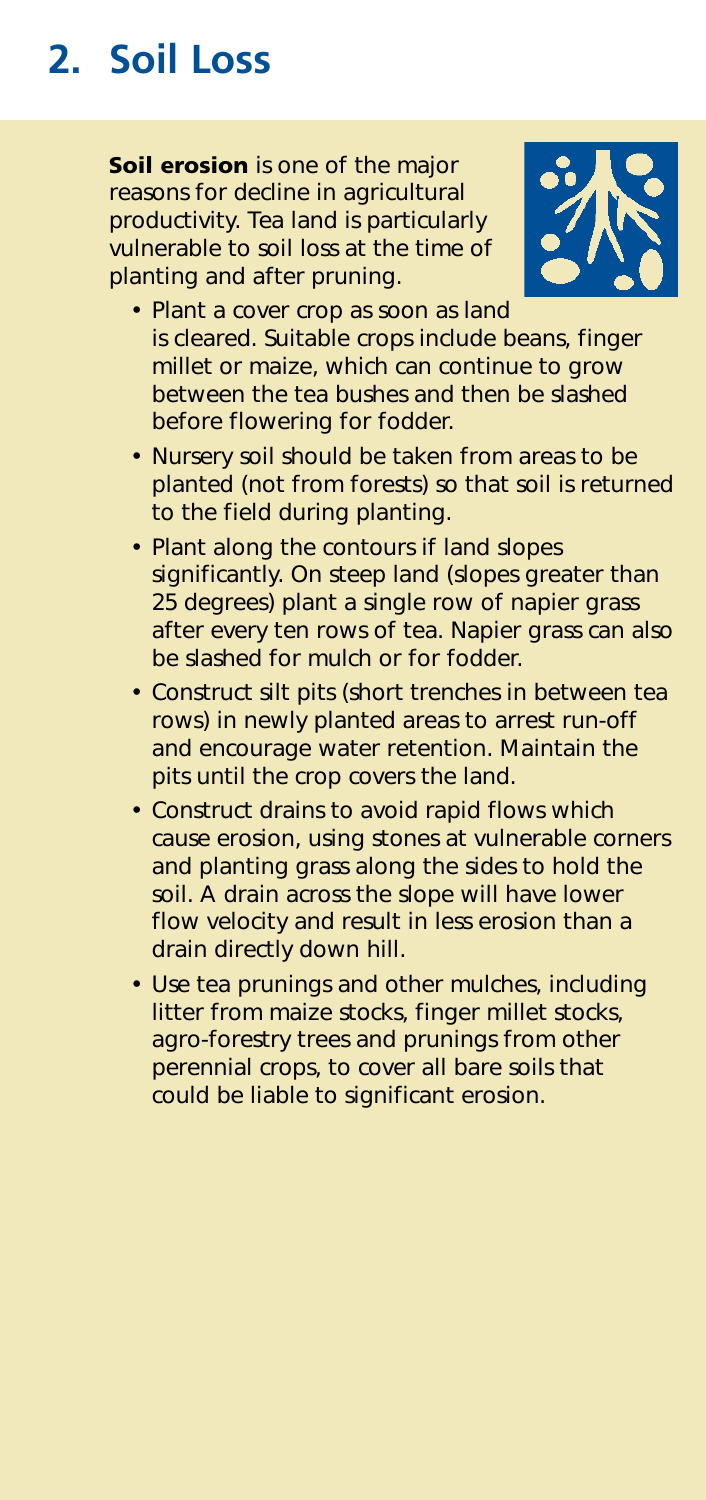## <span id="page-5-0"></span>**3. Nutrients**

Use a combination of **mulches** and **fertilisers** to maintain the health of the crop.

• Use organic matter and compost to reduce the need for inorganic fertiliser application.



- Local fertiliser recommendations should be used, but always taking into account the actual condition of the crop. A low yield of green leaf, compared to your neighbours' or advisory service forecasts, may be an indication of inadequate fertiliser. Dark green, fleshy and succulent shoots throughout the plucking table may indicate excess application of Nitrogen.
- Where inorganic fertiliser is required, carefully placed compound fertiliser under the tea canopy is likely to give the most efficient uptake by the crop.
- If you plant shade trees, use leguminous species which will help to improve Nitrogen availability. However, avoid contamination of green leaf with leaves from shade trees when harvesting.
- Do not use ash from fires on tea fields because it will reduce the soil acidity. Use ash on fuelwood plantations or other crops (e.g. maize) that grow well in less acidic (higher pH) soils.

Applying inorganic fertiliser in excess or at the wrong time will lead to **waste** and **damage to the environment**.

- Do not apply fertiliser at a time of year when heavy rains are likely and avoid applying fertilisers within 3-4 metres of watercourses. This will reduce losses by run-off.
- Algal blooms in ponds within the farm should be investigated, as they indicate nutrient leakage to surface water.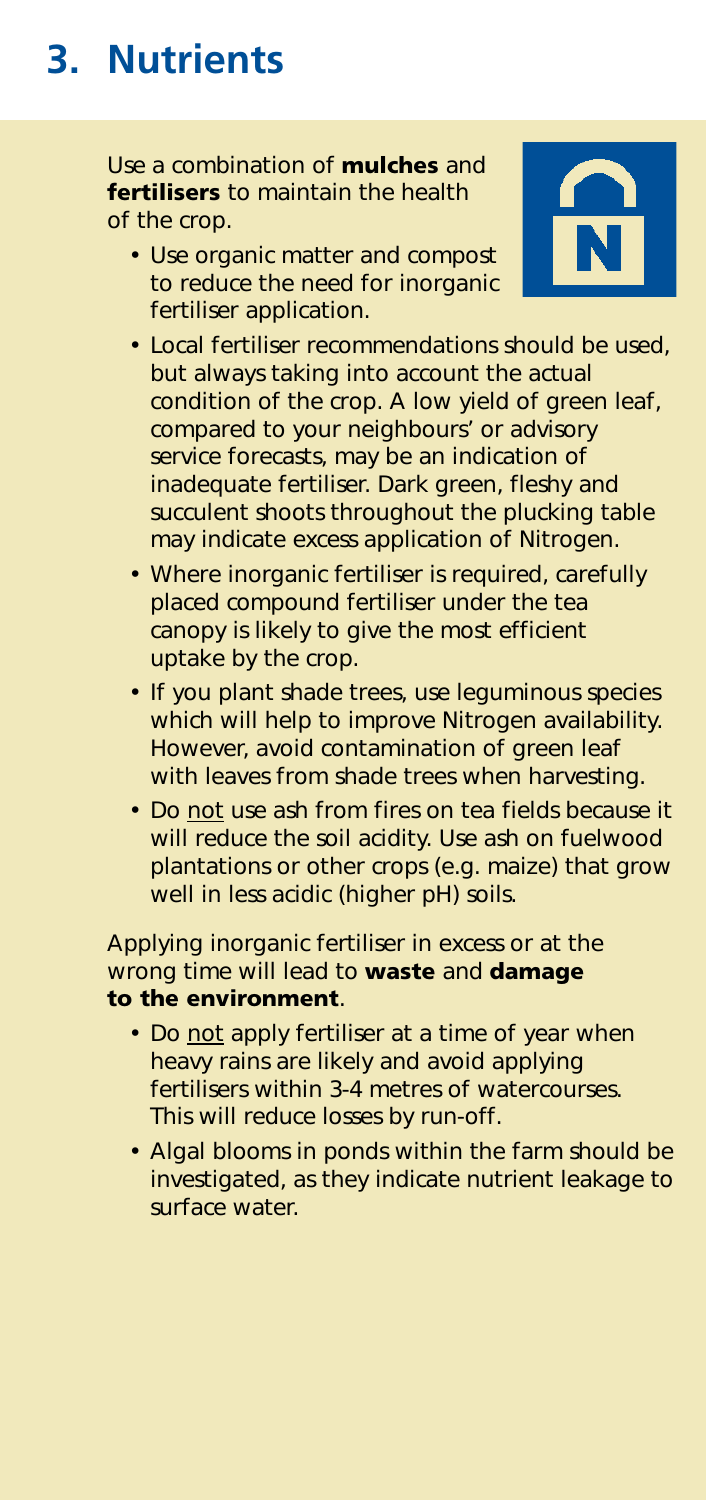## <span id="page-6-0"></span>**4. Pest Management**

The use of **pesticides** on mature tea should be avoided. Well grown tea in East Africa will always outgrow any short-term pest infestations, such as red spider mites, without the need for pesticide application. In other



geographical locations, where serious pest infestations can occur seek advice on Integrated Pest Management (IPM). The use of pesticides may kill the natural enemies of pests and allow an epidemic to develop.

- PESTICIDES MUST NOT BE USED if workers are not trained, proper use procedures are not in place, or appropriate application equipment and protective clothing is not available.
- Careful attention to operator safety is vital. Pesticides must always be stored in a safe and secure store, and appropriate protective clothing and handling procedures used.
- If pesticides are used, their application must be restricted to those products recommended by the national tea research institutes and approved under national regulations.

### **Weed Control**

In preference to applying herbicides, manual weed management is recommended for small farms.

- Use cost effective mechanical methods, including the use of mulches.
- If weeds are a problem in mature tea, consider whether this is a result of pruning policy. A longer pruning cycle, or a taller pruning height, results in less light penetration through the tea crop and thus less weeds.

If herbicide use is necessary it must not be applied without access to appropriate herbicides, application equipment and protective clothing.

- Ensure that the safer compounds, such as glyphosate, are used wherever practical.
- Use ultra low volume or similar technology to minimise discharge chemical levels.
- Spot spray with proper targeting of the weeds and do not spray areas unnecessarily.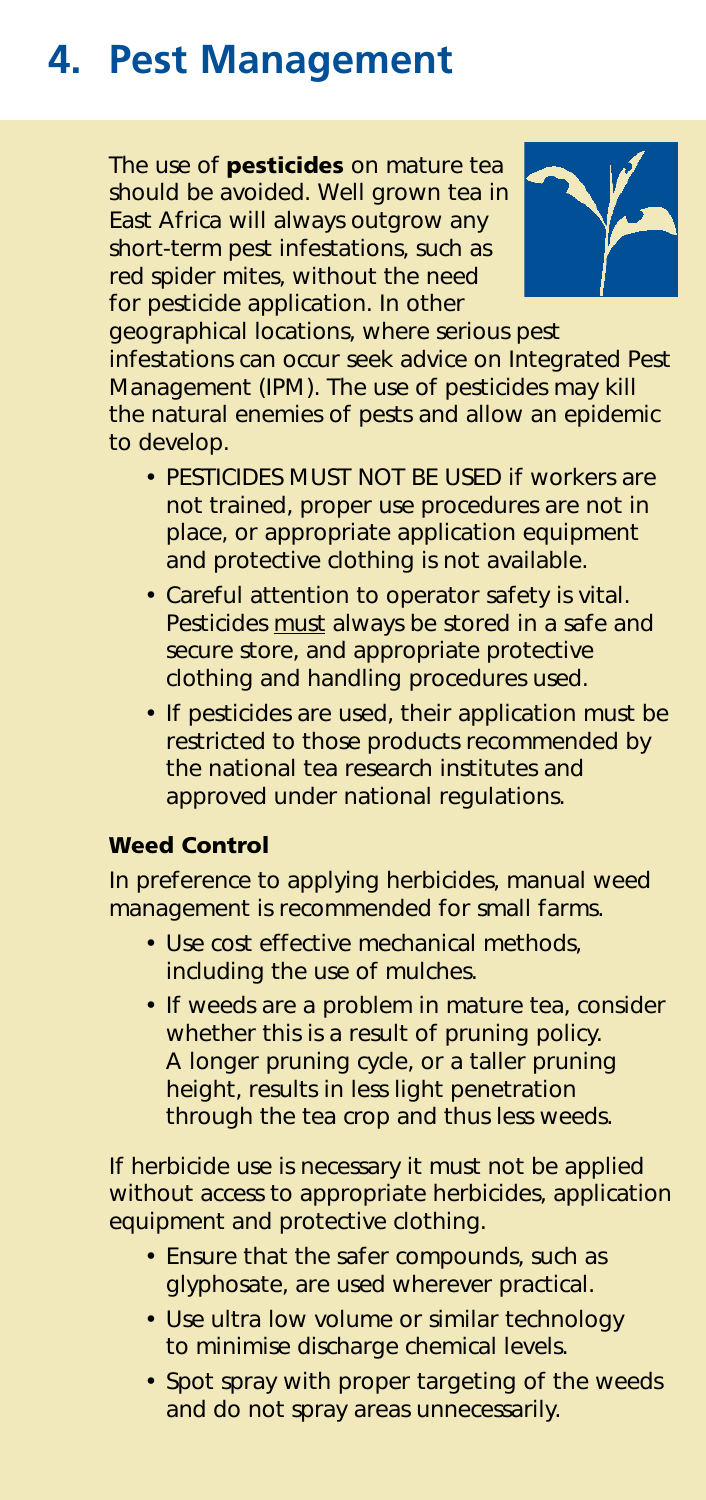# <span id="page-7-0"></span>**5. Biodiversity**

**Conservation** of a wide range of plant and animal species on farms and adjacent areas helps maintain the natural balance which should support future generations of farmers. Growing a range of crops



will support biodiversity (and provide alternative income, or food, if the profit on tea is low).

- Consider the impact of any new planting before land preparation starts. Will it reduce the variety of plants and animals on the property? Might it lead to major changes in local environment, reducing vegetation, causing erosion or altering watercourses. If so, decide on measures to be taken to reduce this impact.
- Maintain areas of land with native plant species and where wildlife can live. Native trees can be planted throughout farms without hurting the other agricultural activities. Also plant trees that can be used to control pests (for example Neem) where possible.
- Plant woodlots that will produce firewood, while maintaining a diversity of native species.

### **6. Product Value**

Manage your crop to achieve the best balance of **quantity** and **quality**  of leaf, minimising costs and waste.



- Maintain healthy bushes and harvest them to achieve maximum yield of the leaf quality defined by the factory. Deliver the leaf to the factory or collection point quickly with minimal damage.
- Foreign matter, including leaves from adjacent trees and wind-breaks, must never be present in harvested leaf.
- Pesticide residues should never be present in harvested leaf.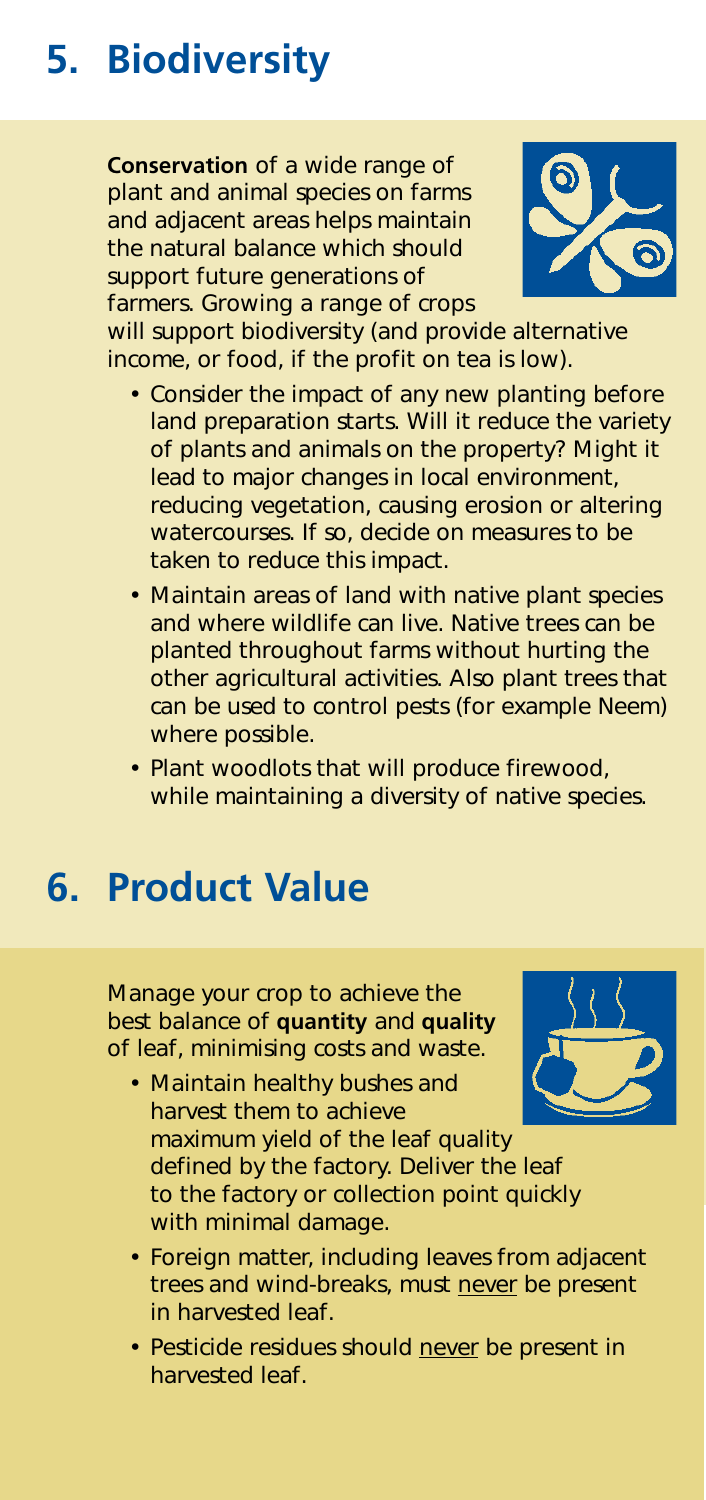# <span id="page-8-0"></span>**7. Energy**

Use **renewable** energy resources wherever possible.

• All firewood used on your farm and in your home must be derived from sustainable sources (commercial plantations) and not natural forest.



- Smaller farms should seek to develop co-operative fuelwood growing schemes if they do not have sufficient of their own land.
- Biofuels derived from waste (e.g. bio-briquettes and sugarcane bagasse) should be considered to supplement fuelwood use.
- Larger farmer groups may consider hydro-electricity or wind-power schemes to support power needs.

### **8. Water**

Water is used on farms for both **irrigation** and for **domestic purposes**.

• Ensure that irrigation water is applied to maximise availability to the bush with minimal run-off. Consider the use of drip irrigation rather than sprinklers for economy of water use.



- Consider the impact on down-stream users when extracting water from rivers.
- Use buildings with appropriate roofing to feed water tanks, collecting rain water for domestic use.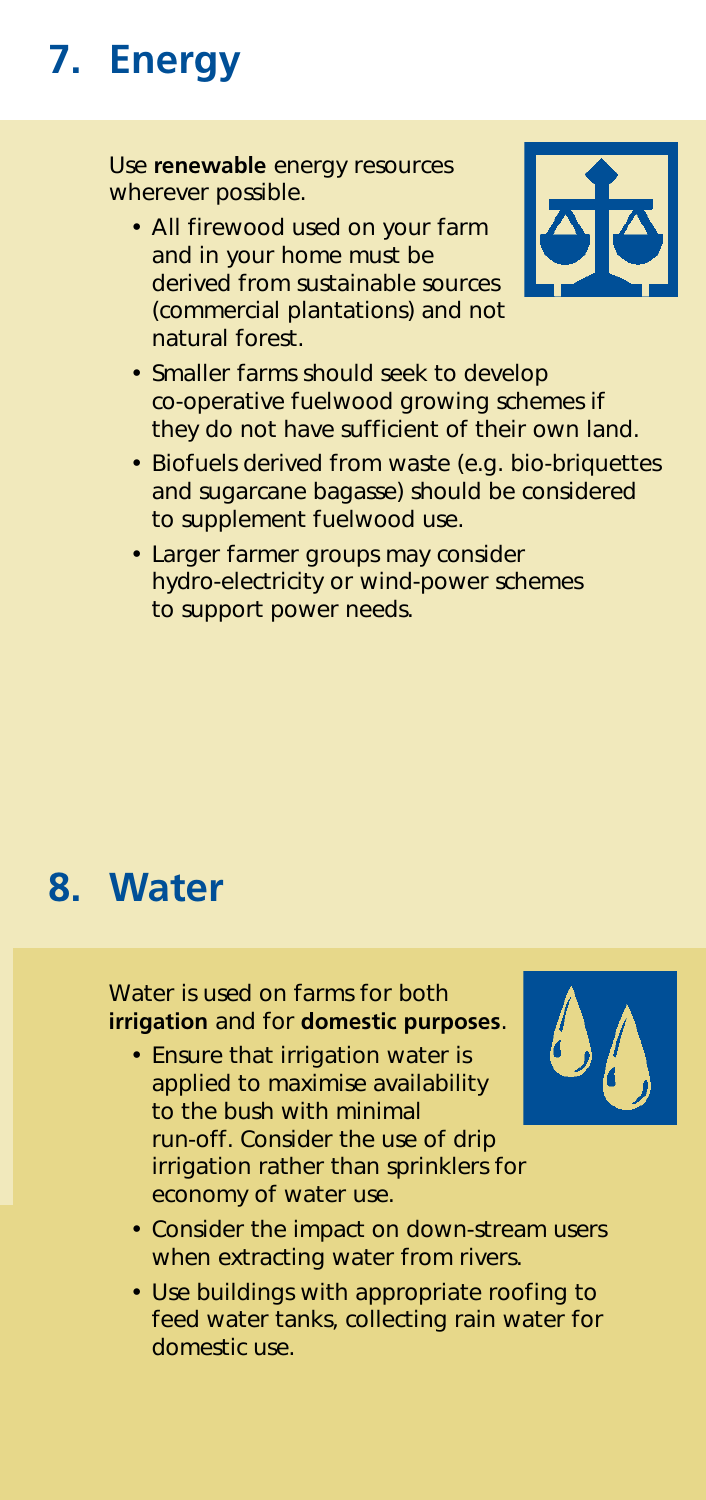## <span id="page-9-0"></span>**9. Social and Human Capital**

**Good relationships** with your workforce, local community, suppliers, customers and local Government are vital for long-term success of any business.



- Terms and conditions should be such that the turnover rate amongst permanent employees and seasonal labour is low enough to ensure that skill levels are maintained.
- Ensure that employee grievance procedures are fair and that your employees are confident to use them should the need arise.
- Be a good customer, citizen and supplier pay and supply on time and at the agreed price.
- Group together with other farmers to obtain bulk discounts and joint transport for inputs such as fertiliser or safety equipment. Farmer groups will also find it easier than individuals to gather and share information on subsidies, tax benefits, agronomic and health benefits and to lobby for infrastructure improvements.
- Maintain good relationships with local Government and others in your local community who use land for amenity or traditional purposes.

## **10. Local Economy**

Rural communities are dependent on sustainable agriculture. As a farmer you can build and sustain these communities by **buying and resourcing locally**.



- Use reliable local suppliers wherever practical.
- Use local employees as much as possible.
- Encourage employees to send their earnings to their home and family.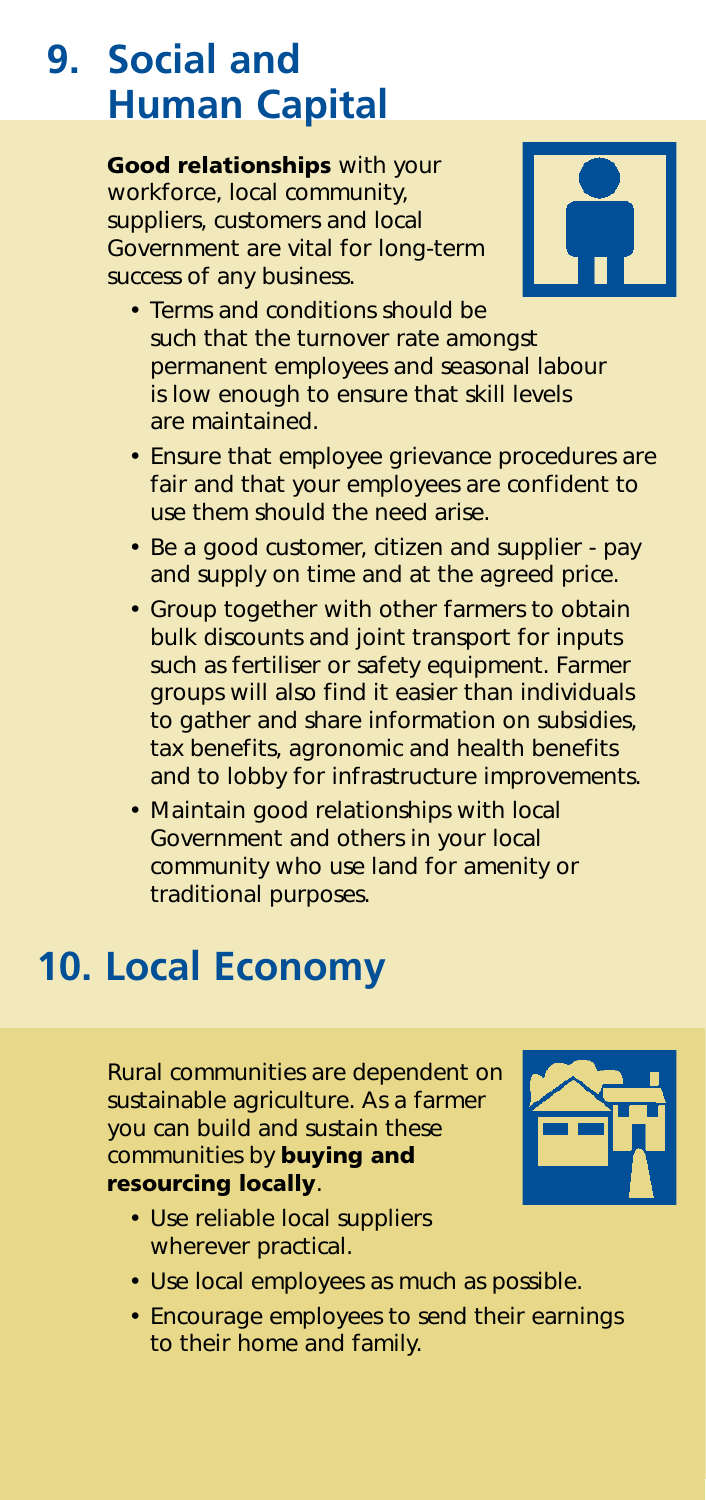## <span id="page-10-0"></span>**Bibliography**

### **Sustainable Tea Publications from Unilever**

- **Tea: A Popular Beverage Journey to a Sustainable Future.** Providing further background to our approach to tea and sustainable agriculture.
- **Sustainable Tea: Good Agricultural Practice Guidelines.** A framework for the sustainable management of tea production based on good practice identified on Unilever's tea estates in Kenya, Northern India (Assam), Southern India and Tanzania.
- **Sustainable Tea: Methods for Sustainable Agriculture Indicator Assessment.** A detailed technical guide to the methodologies recommended for the measurement of sustainability indicators.

Copies of these booklets can be obtained from the Unilever companies mentioned below or from [http://www.unilever.com.](http://www.unilever.com) 

For more general background on Unilever and Sustainability visi[t http://www.unilever.com](http://www.unilever.com) or visit <http://www.growingforthefuture.com>for specific information on the Unilever Sustainable Agriculture Initiative.

#### **CREDITS**

We would like to acknowledge the support of many contributors to this project, including the following:

#### **Unilever Companies:**

Brooke Bond Kenya Limited Brooke Bond Tanzania Limited Hindustan Lever Limited [Lipton Tea Supply Limited \(info.liptonteasupply@unilever.com\)](mailto:info.liptonteasupply@unilever.com) 

#### **Other Organisations:**

International Centre for Research in Agroforestry (ICRAF) [\[http://www.worldagroforestrycentre.org\]](http://www.worldagroforestrycentre.org)  MS Swaminathan Research Foundation, India [\[http://www.mssrf.org\]](http://www.mssrf.org) 

#### **Other Contributors:**

Editorial & Production: Silver Dialogue [\[http://www.silverdialogue.com\]](http://www.silverdialogue.com) 

**NOTE:** This document has been discussed with the members of the Unilever Sustainable Agriculture Advisory Board (SAAB). The SAAB is a group of individuals, specialists in agricultural practices or representatives of non-governmental organisations, who have expertise in different aspects of sustainability. They have agreed to critically assist Unilever in the evolution of Sustainable Agriculture indicators and good practices for a range of raw material crops. The contents of this document and the choices made herein are, however, the responsibility of Unilever only.